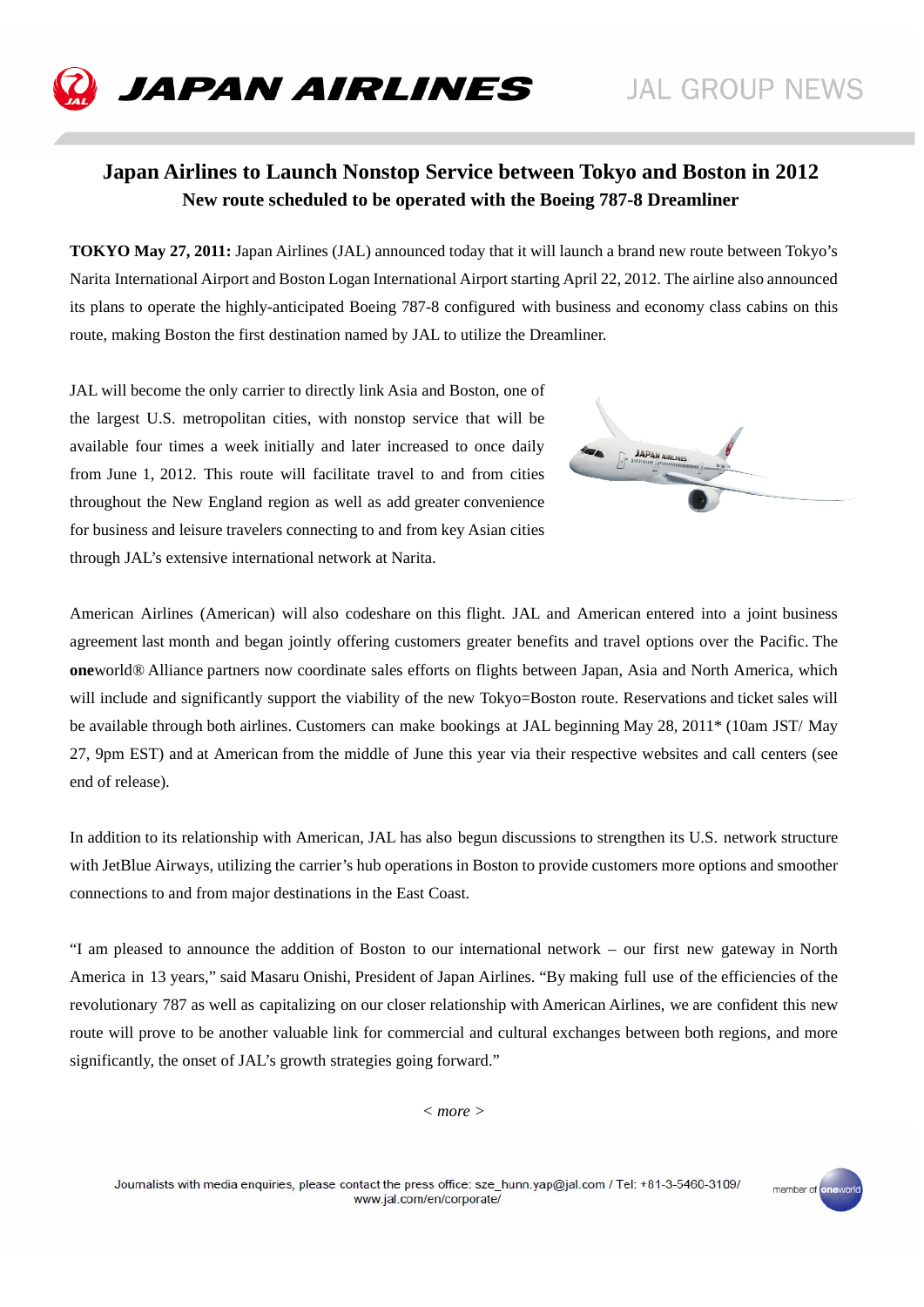member of one





"This new flight further demonstrates the benefits of our joint business agreement and will strengthen our relationship with Japan Airlines even more," said Tom Horton, President – American Airlines. "The Boston=Narita service is one of the many new customer benefits of our increased cooperation between North America and Asia with our long-standing and valued partner."

"I am thrilled that Japan Airlines has agreed to begin nonstop service between Tokyo and Boston, and I applaud them for choosing Massachusetts as a destination," said Massachusetts Governor Deval Patrick. "I also want to commend Massport for their efforts to make this a reality. Our counterparts in Tokyo understand the value of a direct flight that will connect them to our growing health care, biotechnology, telecommunications, and advance technologies industries, and to our prestigious colleges and research universities. This is an invaluable economic partnership for the Commonwealth, and we look forward to the increased tourism, commerce, and economic development with Japan that it will bring."

"This new service will connect New England and Asia as never before," said Thomas J. Kinton Jr., Massport's CEO  $\&$ Executive Director. "Asia is a priority for Governor Patrick's administration to further enhance the economic competitiveness of the Commonwealth and nonstop flights to Asia are the number one service target among the Boston-area's business, academic and tourism communities. We are thrilled with the route and thankful that the work of our Asia Task Force with Boston business leaders helped clinch the deal.''

Boston is one of the oldest cities in the United States boasting a rich history. It is the capital and largest city of Massachusetts and a center for higher education, economics, bio-tech research and culture on the East Coast. Boston will become the fifth continental U.S. gateway served by JAL on top of the airline's current daily operations between Tokyo and New York, Chicago, San Francisco and Los Angeles.

*< more >*